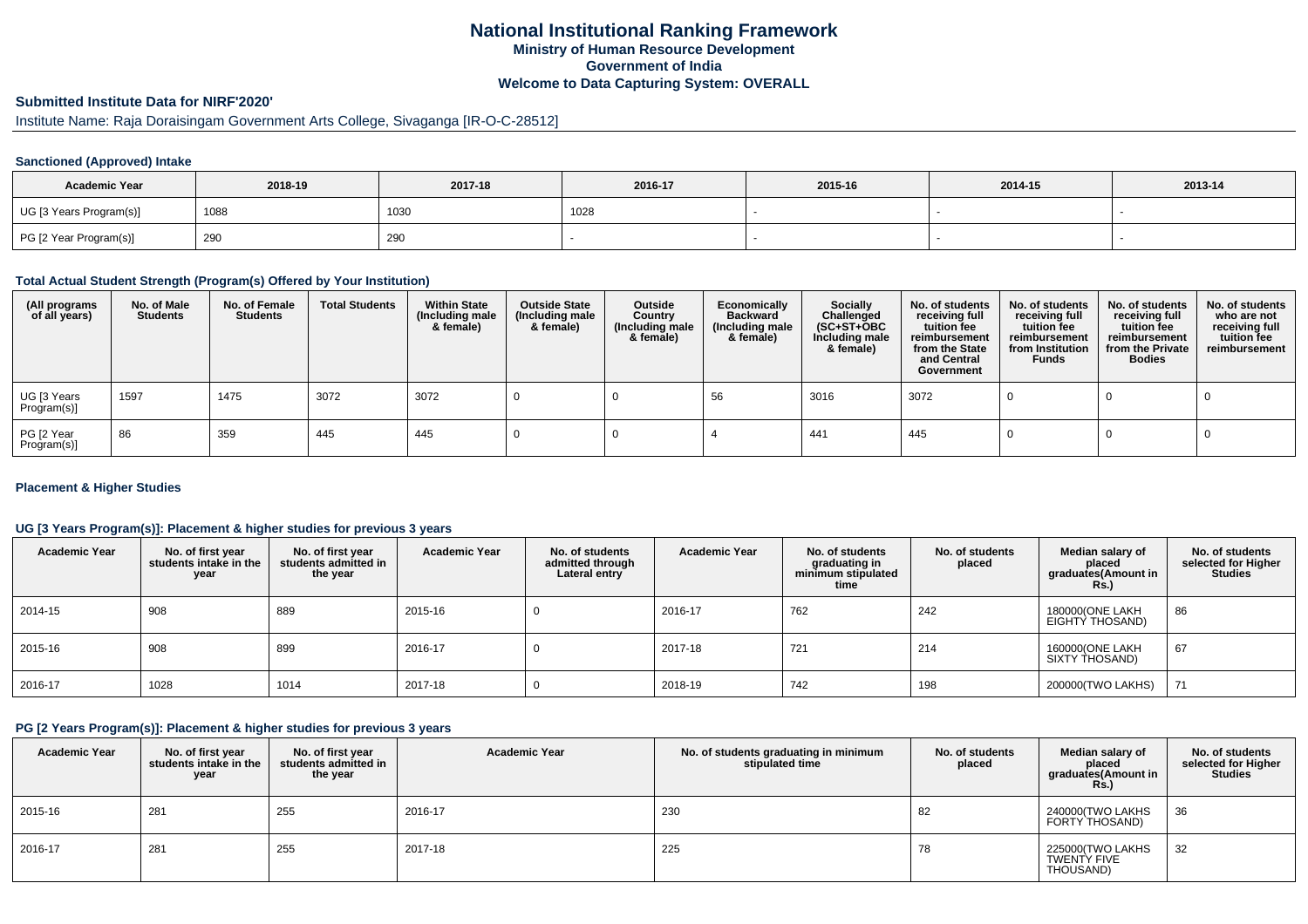| 2017-18 | $\sim$<br>∠⊌เ | つつら<br><u>_ .</u> | 2018-19 | 202 |  | <b>LAKHS</b><br><b>TIAIO</b><br>HOUSAND)<br>- 11 |  |
|---------|---------------|-------------------|---------|-----|--|--------------------------------------------------|--|
|---------|---------------|-------------------|---------|-----|--|--------------------------------------------------|--|

### **Ph.D Student Details**

|           | Ph.D (Student pursuing doctoral program till 2017-18; Students admitted in the academic year 2018-19 should not be entered here.) |                                                            |                       |  |  |  |
|-----------|-----------------------------------------------------------------------------------------------------------------------------------|------------------------------------------------------------|-----------------------|--|--|--|
|           |                                                                                                                                   |                                                            | <b>Total Students</b> |  |  |  |
| Full Time |                                                                                                                                   | 13                                                         |                       |  |  |  |
| Part Time |                                                                                                                                   | 31                                                         |                       |  |  |  |
|           |                                                                                                                                   | No. of Ph.D students graduated (including Integrated Ph.D) |                       |  |  |  |
|           | 2018-19                                                                                                                           | 2017-18                                                    | 2016-17               |  |  |  |
| Full Time |                                                                                                                                   |                                                            |                       |  |  |  |
| Part Time |                                                                                                                                   |                                                            |                       |  |  |  |

## **Financial Resources: Utilised Amount for the Capital expenditure for previous 3 years**

| <b>Academic Year</b>                                                                            | 2018-19                                                                 | 2017-18                                                                                              | 2016-17                                                               |
|-------------------------------------------------------------------------------------------------|-------------------------------------------------------------------------|------------------------------------------------------------------------------------------------------|-----------------------------------------------------------------------|
|                                                                                                 | <b>Utilised Amount</b>                                                  | <b>Utilised Amount</b>                                                                               | <b>Utilised Amount</b>                                                |
|                                                                                                 |                                                                         | Annual Capital Expenditure on Academic Activities and Resources (excluding expenditure on buildings) |                                                                       |
| Library                                                                                         | 199992 (ONE LAKH NINETY NINE THOUSAND NINE<br>HUNDRED AND NINETY TWO)   | 199998 (ONE LAKH NINETY NINE THOUSAND NINE<br>HUNDRED AND NINETY EIGHT)                              | 199991 (ONE LAKH NINETY NINE THOUSAND NINE<br>HUNDRED AND NINETY ONE) |
| New Equipment for Laboratories                                                                  | 199974 (ONE LAKH NINETY NINE THOUSAND NINE<br>HUNDRED AND SEVENTY FOUR) | 200000 (TWO LAKHS)                                                                                   | 199120 (ONE LAKH NINETY NINE THOUSAND ONE<br>HUNDRED AND TWENTY)      |
| <b>Engineering Workshops</b>                                                                    | $0$ (ZERO)                                                              | $0$ (ZERO)                                                                                           | 0 (ZERO)                                                              |
| Other expenditure on creation of Capital Assets (excluding<br>expenditure on Land and Building) | $0$ (ZERO)                                                              | $0$ (ZERO)                                                                                           | $0$ (ZERO)                                                            |

## **Financial Resources: Utilised Amount for the Operational expenditure for previous 3 years**

| <b>Academic Year</b>                                                                                                                                                                            | 2018-19                                                             | 2017-18                                                                                 | 2016-17                                                                                            |
|-------------------------------------------------------------------------------------------------------------------------------------------------------------------------------------------------|---------------------------------------------------------------------|-----------------------------------------------------------------------------------------|----------------------------------------------------------------------------------------------------|
|                                                                                                                                                                                                 | <b>Utilised Amount</b>                                              | <b>Utilised Amount</b>                                                                  | <b>Utilised Amount</b>                                                                             |
|                                                                                                                                                                                                 |                                                                     | <b>Annual Operational Expenditure</b>                                                   |                                                                                                    |
| Salaries (Teaching and Non Teaching staff)                                                                                                                                                      | 98061007 (NINE CRORES EIGHTY LAKHS SIXTY ONE<br>THOUSAND AND SEVEN) | 89744909 (EIGHT CRORES NINETY SEVEN LAKHS FORTY<br>FOUR THOUSAND NINE HUNDRED AND NINE) | 87125673 (EIGHT CRORES SEVENTY ONE LAKHS<br>TWENTY FIVE THOUSAND SIX HUNDRED AND SEVENTY<br>THREE) |
| Maintenance of Academic Infrastructure or consumables and<br>other running expenditures (excluding maintenance of hostels<br>and allied services, rent of the building, depreciation cost, etc) | 30000 (THIRTY THOUSAND)                                             | 20000 (TWENTY THOUSAND)                                                                 | 29900 (TWENTY NINE THOUSAND NINE HUNDRED)                                                          |
| Seminars/Conferences/Workshops                                                                                                                                                                  | $0$ (ZERO)                                                          | $0$ (ZERO)                                                                              | 0 (ZERO)                                                                                           |

**IPR**

| Calendar year            | 2018 | 2017 | 2016 |
|--------------------------|------|------|------|
| No. of Patents Published |      |      |      |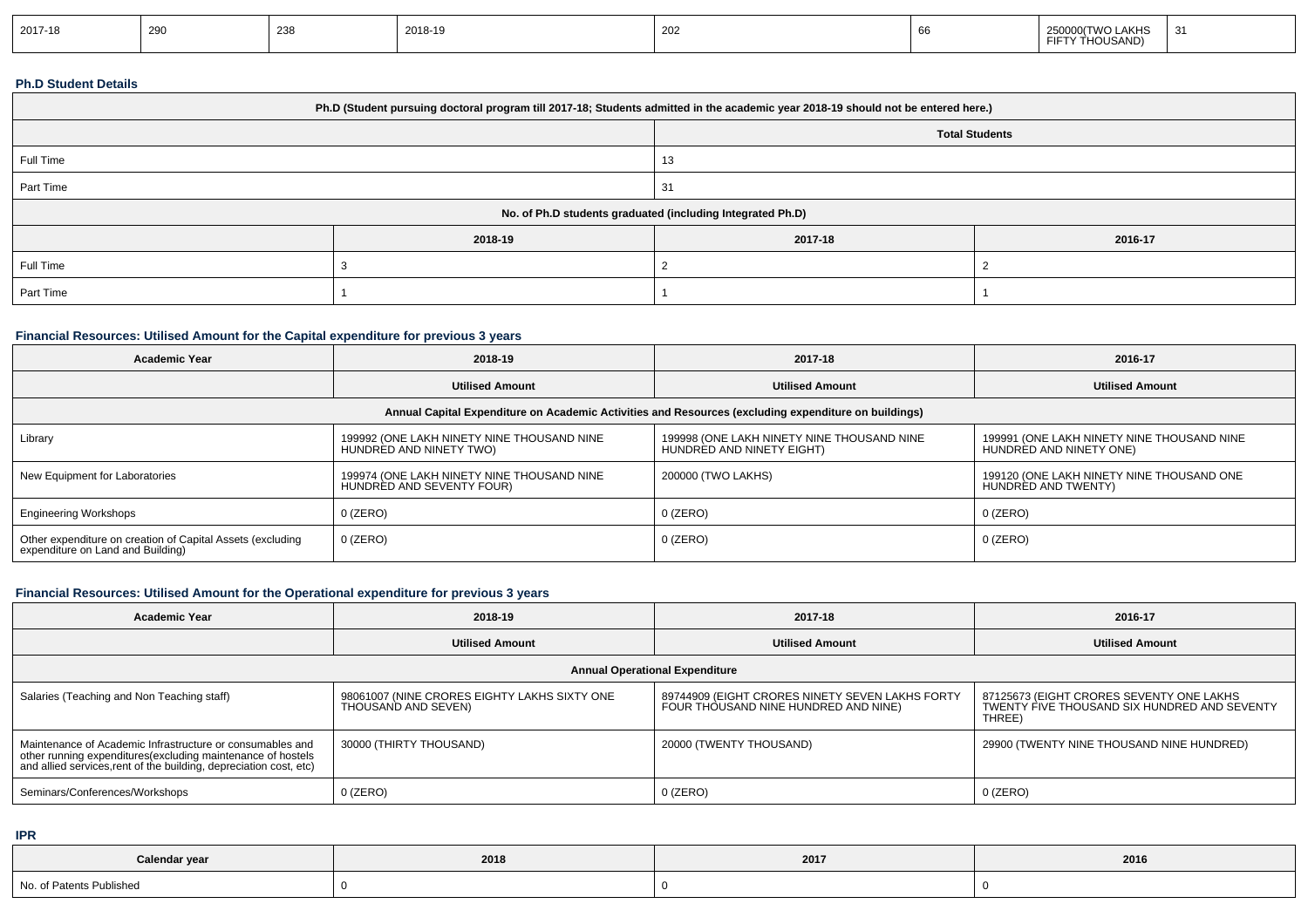|  |  | No. of Patents Granted |  |  |  |
|--|--|------------------------|--|--|--|
|--|--|------------------------|--|--|--|

## **Sponsored Research Details**

| <b>Financial Year</b>                    | 2018-19 | 2017-18 | 2016-17 |
|------------------------------------------|---------|---------|---------|
| Total no. of Sponsored Projects          |         |         |         |
| Total no. of Funding Agencies            |         |         |         |
| Total Amount Received (Amount in Rupees) |         |         |         |
| Amount Received in Words                 | Zero    | Zero    | Zero    |

## **Consultancy Project Details**

| <b>Financial Year</b>                    | 2018-19 | 2017-18 | 2016-17 |
|------------------------------------------|---------|---------|---------|
| Total no. of Consultancy Projects        |         |         |         |
| Total no. of Client Organizations        |         |         |         |
| Total Amount Received (Amount in Rupees) |         |         |         |
| Amount Received in Words                 | Zero    | Zero    | Zero    |

## **Executive Development Program/Management Development Programs**

| <b>Financial Year</b>                                                             | 2018-19        | 2017-18 | 2016-17 |
|-----------------------------------------------------------------------------------|----------------|---------|---------|
| Total no. of Executive Development Programs/ Management<br>Development Programs   | $\overline{0}$ |         |         |
| Total no. of Participants                                                         |                |         |         |
| Total Annual Earnings (Amount in Rupees)(Excluding Lodging<br>& Boarding Charges) | ΙO             |         |         |
| Total Annual Earnings in Words                                                    | Zero           | Zero    | Zero    |

## **PCS Facilities: Facilities of physically challenged students**

| 1. Do your institution buildings have Lifts/Ramps?                                                                                                        | Yes, more than 60% of the buildings |
|-----------------------------------------------------------------------------------------------------------------------------------------------------------|-------------------------------------|
| 2. Do your institution have provision for walking aids, includingwheelchairs and transportation from one building to another for<br>handicapped students? | ' No                                |
| 3. Do your institution buildings have specially designed toilets for handicapped students?                                                                | Yes, less than 40% of the buildings |

#### **Awards Details**

| 1. How many faculty member of your institution have received highly reputed national/international awards/recognition from central<br>government agencies in the previous academic year 2018-19 |  |
|-------------------------------------------------------------------------------------------------------------------------------------------------------------------------------------------------|--|
| 2. Alow many students of your institution have won international awards in the previous academic year 2018-19                                                                                   |  |

#### **Accreditation**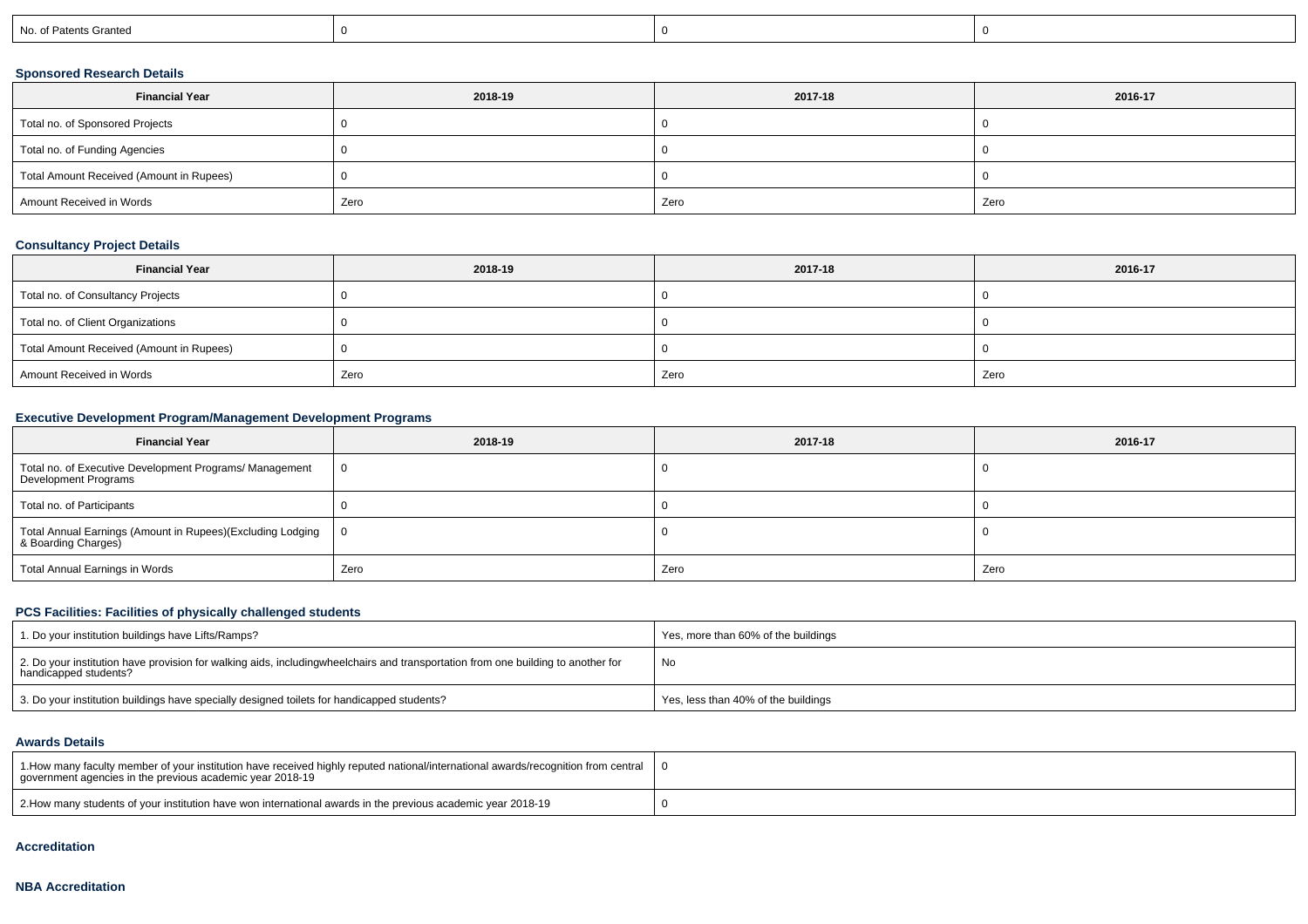| $\overline{M}$<br>r institute have a valid NBA Accreditation?<br>שע |  |
|---------------------------------------------------------------------|--|
|---------------------------------------------------------------------|--|

### **NAAC Accreditation**

| 1. Does your institute have a valid NAAC Accreditation? |            | YES        |             |  |  |
|---------------------------------------------------------|------------|------------|-------------|--|--|
| Valid from                                              |            | Valid upto | <b>CGPA</b> |  |  |
| 19-02-2016                                              | 18-02-2021 |            | 2.61        |  |  |

#### **ICAR Accreditation**

| a valid ICAR Accreditation?<br>istitute nave a | .<br>.NG |
|------------------------------------------------|----------|
|                                                |          |

# **Village Adoption**

| Have your institute adopted any<br>v village under Unnat Bharat Scheme? | NO |
|-------------------------------------------------------------------------|----|
|                                                                         |    |

## **Faculty Details**

| Srno            | <b>Name</b>                | Age | Designation            | Gender | Qualification | Experience (In<br>Months) | <b>Is Associated</b><br><b>Last Year</b> | Currently<br>working with<br>institution? | <b>Joining Date</b> | <b>Leaving Date</b>      | <b>Association type</b> |
|-----------------|----------------------------|-----|------------------------|--------|---------------|---------------------------|------------------------------------------|-------------------------------------------|---------------------|--------------------------|-------------------------|
| $\mathbf{1}$    | ALEXANDER C                | 39  | Assistant<br>Professor | Male   | Ph.D          | 160                       | Yes                                      | Yes                                       | 14-06-2017          | ÷.                       | Regular                 |
| $\overline{2}$  | <b>BALAKRISHNAN</b>        | 47  | Assistant<br>Professor | Male   | Ph.D          | 240                       | Yes                                      | Yes                                       | 02-11-2015          | --                       | Regular                 |
| 3               | <b>CYRAC PETER A</b>       | 48  | Assistant<br>Professor | Male   | Ph.D          | 240                       | Yes                                      | Yes                                       | 14-08-2012          | --                       | Regular                 |
| $\overline{4}$  | <b>GANESAN S</b>           | 46  | Assistant<br>Professor | Male   | Ph.D          | 221                       | Yes                                      | Yes                                       | 02-07-2008          | $\overline{\phantom{a}}$ | Regular                 |
| $5\phantom{.0}$ | <b>JEYARAMAN M</b>         | 48  | Assistant<br>Professor | Male   | Ph.D          | 235                       | Yes                                      | Yes                                       | 20-08-2013          | $\overline{\phantom{a}}$ | Regular                 |
| 6               | <b>KETHARAJ M</b>          | 44  | Assistant<br>Professor | Male   | Ph.D          | 240                       | Yes                                      | Yes                                       | 23-02-2011          | $\overline{\phantom{a}}$ | Regular                 |
| $\overline{7}$  | <b>MAHESHKUMAR</b>         | 47  | Assistant<br>Professor | Male   | Ph.D          | 179                       | Yes                                      | Yes                                       | 09-07-2009          | $\overline{\phantom{a}}$ | Regular                 |
| 8               | PANDIARAMAN<br>M           | 37  | Assistant<br>Professor | Male   | Ph.D          | 180                       | Yes                                      | Yes                                       | 01-08-2016          | $\overline{\phantom{a}}$ | Regular                 |
| 9               | PONMALAR SK                | 51  | Assistant<br>Professor | Female | Ph.D          | 216                       | Yes                                      | Yes                                       | 06-11-2015          | --                       | Regular                 |
| 10              | RAMALINGAM A               | 47  | Associate<br>Professor | Male   | Ph.D          | 288                       | Yes                                      | Yes                                       | 12-06-2006          | $\overline{\phantom{a}}$ | Regular                 |
| 11              | SAHAYA<br>AMALRAJ L        | 55  | Assistant<br>Professor | Male   | M. Phil       | 300                       | Yes                                      | Yes                                       | 14-10-2008          | $\overline{\phantom{a}}$ | Regular                 |
| 12              | SATHEESH<br><b>KANNA S</b> | 37  | Assistant<br>Professor | Male   | M. Phil       | 180                       | Yes                                      | Yes                                       | 02-08-2016          | $\overline{\phantom{a}}$ | Regular                 |
| 13              | SELVAVINAYAGA<br>M R       | 44  | Assistant<br>Professor | Male   | M. Phil       | 225                       | Yes                                      | Yes                                       | 16-07-2010          | --                       | Regular                 |
| 14              | SIVA <sub>N</sub>          | 42  | Assistant<br>Professor | Male   | Ph.D          | 240                       | Yes                                      | Yes                                       | 14-06-2017          | --                       | Regular                 |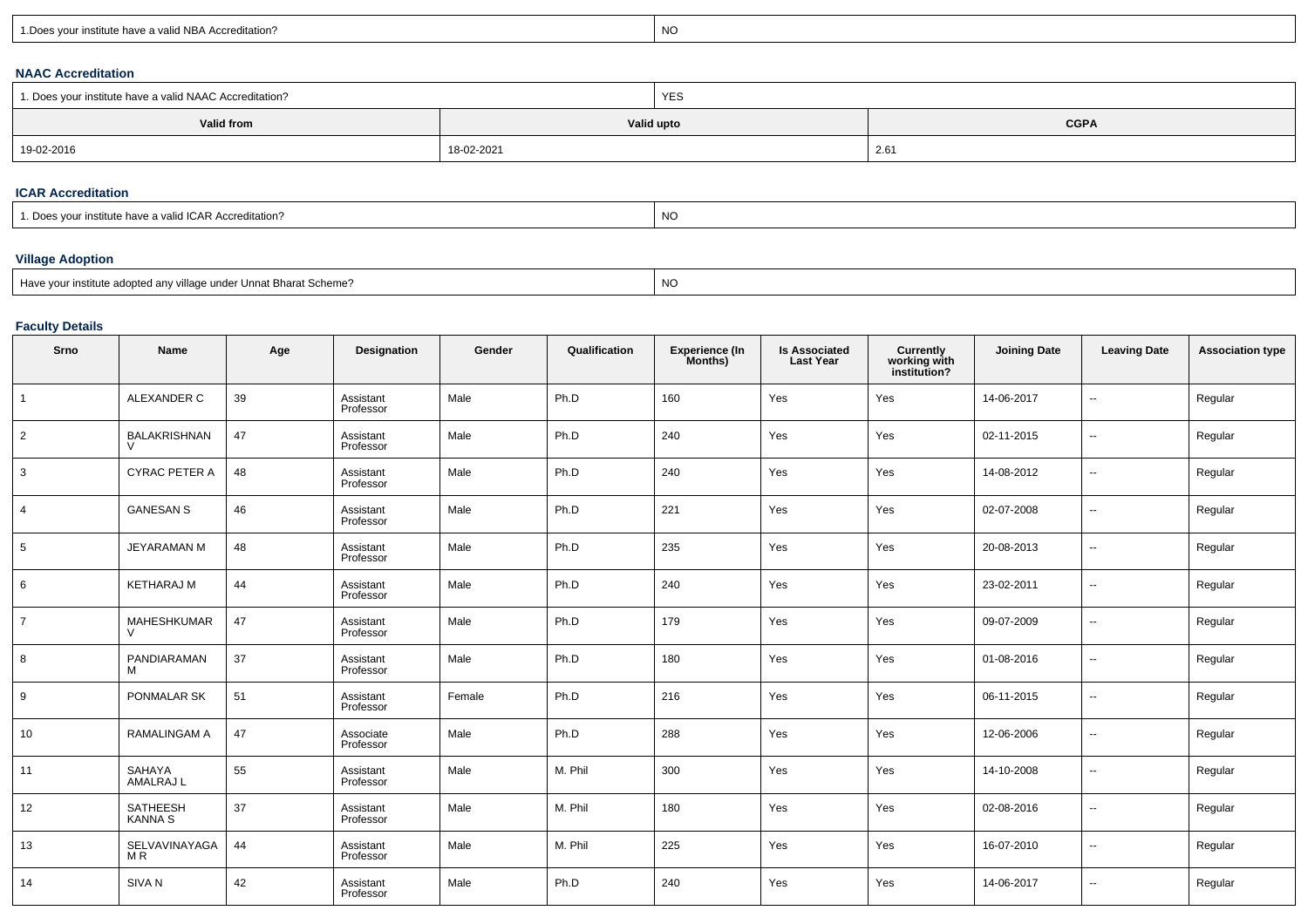| 15 | STALINMANOGIP<br>SON M  | 48 | Assistant<br>Professor | Male   | Ph.D       | 228 | Yes | Yes | 14-10-2008 | $\overline{\phantom{a}}$ | Regular |
|----|-------------------------|----|------------------------|--------|------------|-----|-----|-----|------------|--------------------------|---------|
| 16 | SURESHKUMAR<br>R        | 46 | Assistant<br>Professor | Male   | Ph.D       | 225 | Yes | Yes | 14-08-2012 | $\overline{\phantom{a}}$ | Regular |
| 17 | <b>VISWANATHAN S</b>    | 53 | Assistant<br>Professor | Male   | Ph.D       | 282 | Yes | Yes | 26-12-2007 | $\overline{\phantom{a}}$ | Regular |
| 18 | ALAGUCHAMY N            | 54 | Associate<br>Professor | Male   | Ph.D       | 300 | Yes | Yes | 11-08-2005 | $\overline{\phantom{a}}$ | Regular |
| 19 | ASHOK KUMAR B           | 44 | Other                  | Male   | Ph.D       | 145 | Yes | Yes | 07-03-2018 | $\overline{\phantom{a}}$ | Other   |
| 20 | CHIDAMBARAM<br>м        | 48 | Assistant<br>Professor | Male   | Ph.D       | 300 | Yes | Yes | 02-07-2008 | $\overline{\phantom{a}}$ | Regular |
| 21 | <b>GANESAN S</b>        | 42 | Assistant<br>Professor | Male   | Ph.D       | 245 | Yes | Yes | 14-06-2017 | $\sim$                   | Regular |
| 22 | JEYABAL K               | 35 | Assistant<br>Professor | Male   | M. Phil    | 135 | Yes | Yes | 06-10-2017 | $\overline{\phantom{a}}$ | Regular |
| 23 | <b>KANNAN S</b>         | 55 | Assistant<br>Professor | Male   | Ph.D       | 300 | Yes | Yes | 04-07-2017 | $\overline{\phantom{a}}$ | Other   |
| 24 | MAHALAKSHMI C           | 38 | Assistant<br>Professor | Female | Ph.D       | 148 | Yes | Yes | 09-07-2009 | $\sim$                   | Regular |
| 25 | PANDIARAJ N             | 57 | Assistant<br>Professor | Male   | Ph.D       | 250 | Yes | Yes | 02-09-2011 | $\overline{\phantom{a}}$ | Regular |
| 26 | PAZHANI V               | 45 | Assistant<br>Professor | Male   | Ph.D       | 216 | Yes | Yes | 21-07-2010 | $\sim$                   | Regular |
| 27 | RAMADAS V               | 55 | Assistant<br>Professor | Male   | Ph.D       | 260 | Yes | Yes | 09-07-2009 | $\overline{\phantom{a}}$ | Regular |
| 28 | RAMESHRAJA              | 45 | Assistant<br>Professor | Male   | M. Phil    | 230 | Yes | Yes | 17-07-2010 | $\sim$                   | Regular |
| 29 | SARAVANAN S             | 40 | Assistant<br>Professor | Male   | Ph.D       | 185 | Yes | Yes | 27-07-2015 | $\sim$                   | Regular |
| 30 | SELVARAJ C              | 44 | Assistant<br>Professor | Male   | Ph.D       | 198 | Yes | Yes | 02-03-2015 | $\sim$                   | Regular |
| 31 | SHANMUGAVADI<br>VU RA   | 45 | Assistant<br>Professor | Female | Ph.D       | 240 | Yes | Yes | 09-07-2009 | $\sim$                   | Regular |
| 32 | SOWNDRARAJA<br>N S      | 33 | Assistant<br>Professor | Male   | <b>NET</b> | 84  | Yes | Yes | 07-01-2016 | $\sim$                   | Regular |
| 33 | <b>SURESHKUMAR</b><br>P | 43 | Assistant<br>Professor | Male   | Ph.D       | 225 | Yes | Yes | 03-11-2015 | $\sim$                   | Regular |
| 34 | <b>VENKATESAN R</b>     | 52 | Assistant<br>Professor | Male   | Ph.D       | 280 | Yes | Yes | 10-07-2013 | $\sim$                   | Regular |
| 35 | ANANTHASELVA<br>M S     | 39 | Assistant<br>Professor | Male   | Ph.D       | 75  | Yes | Yes | 02-11-2015 | $\overline{\phantom{a}}$ | Regular |
| 36 | CHARLSON D              | 42 | Assistant<br>Professor | Male   | Ph.D       | 220 | Yes | Yes | 14-06-2017 | $\overline{\phantom{a}}$ | Regular |
| 37 | <b>CYRIL A</b>          | 50 | Assistant<br>Professor | Male   | Ph.D       | 280 | Yes | Yes | 26-12-2017 | $\overline{\phantom{a}}$ | Regular |
| 38 | <b>GLADSON V</b>        | 48 | Associate<br>Professor | Male   | Ph.D       | 300 | Yes | Yes | 03-07-2001 | $\overline{\phantom{a}}$ | Regular |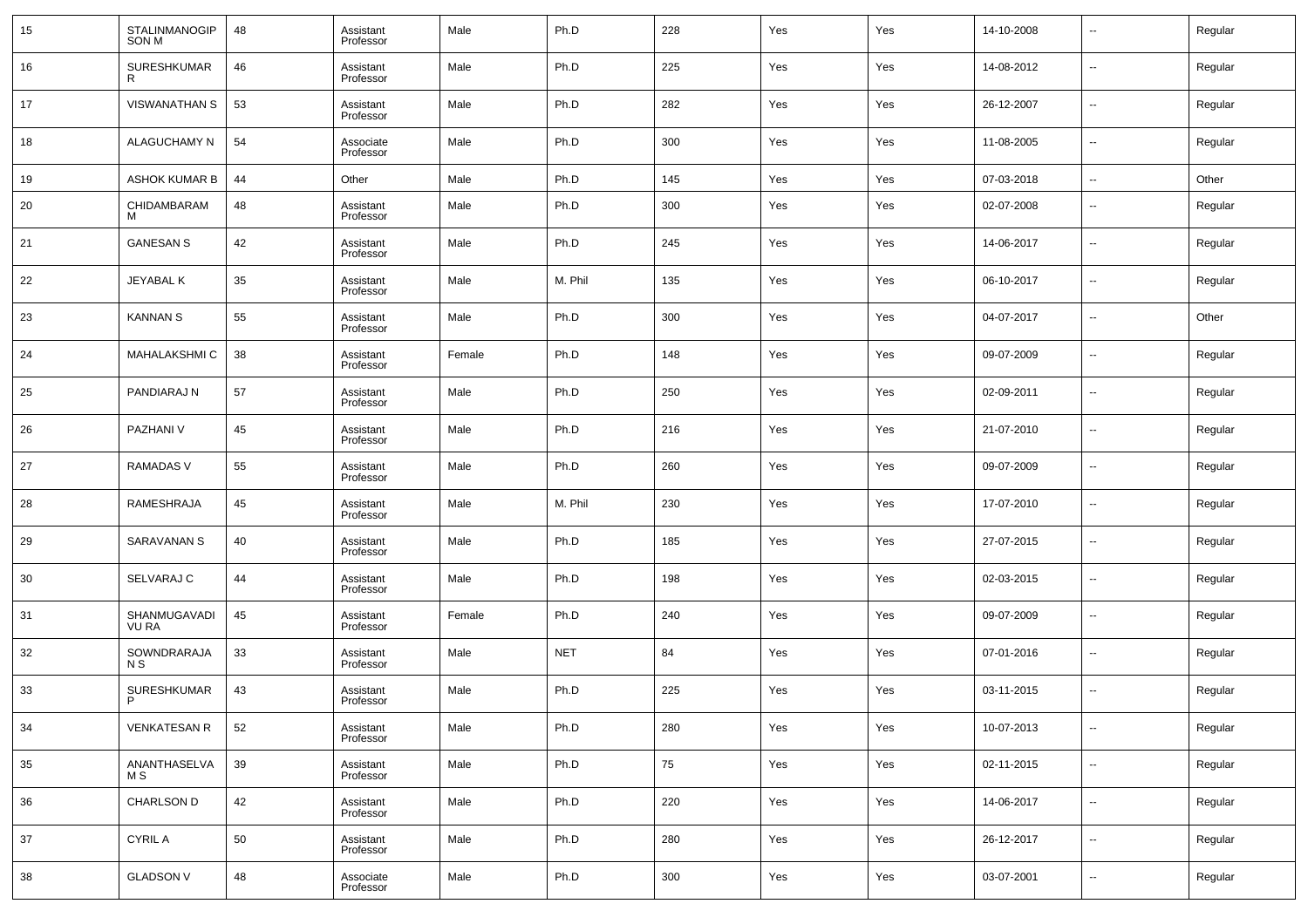| 39 | JEYASINGH<br>JEBAKANY C               | 42 | Assistant<br>Professor | Male   | Ph.D       | 84  | Yes | Yes | 03-11-2015 | --     | Regular |
|----|---------------------------------------|----|------------------------|--------|------------|-----|-----|-----|------------|--------|---------|
| 40 | <b>KRISHNAN K</b>                     | 55 | Assistant<br>Professor | Male   | Ph.D       | 250 | Yes | Yes | 14-07-2010 | --     | Regular |
| 41 | <b>MARIAPPAN V</b>                    | 45 | Assistant<br>Professor | Male   | Ph.D       | 210 | Yes | Yes | 14-08-2012 | --     | Regular |
| 42 | PANDIYARAJAN                          | 54 | Associate<br>Professor | Male   | Ph.D       | 300 | Yes | Yes | 28-12-2007 | --     | Regular |
| 43 | <b>RAJAN SN</b>                       | 48 | Associate<br>Professor | Male   | Ph.D       | 240 | Yes | Yes | 02-02-2016 | $\sim$ | Other   |
| 44 | <b>RAMAMOORTHY</b><br>S               | 50 | Assistant<br>Professor | Male   | Ph.D       | 300 | Yes | Yes | 01-07-2008 | $\sim$ | Regular |
| 45 | SAKTHIVEL V                           | 37 | Assistant<br>Professor | Male   | <b>NET</b> | 84  | Yes | Yes | 05-08-2015 | --     | Regular |
| 46 | SATHYASAI K                           | 46 | Assistant<br>Professor | Male   | Ph.D       | 216 | Yes | Yes | 13-08-2013 | --     | Regular |
| 47 | SENBAGANATHA<br>N S                   | 52 | Assistant<br>Professor | Male   | Ph.D       | 252 | Yes | Yes | 12-06-2017 | --     | Regular |
| 48 | SIVANANDAVEL                          | 51 | Assistant<br>Professor | Male   | Ph.D       | 220 | Yes | Yes | 02-08-2016 | --     | Regular |
| 49 | <b>STALLIND</b>                       | 53 | Assistant<br>Professor | Male   | Ph.D       | 250 | Yes | Yes | 21-07-2010 | --     | Regular |
| 50 | THIRUMALAIRAJ<br>AN M                 | 50 | Assistant<br>Professor | Male   | Ph.D       | 250 | Yes | Yes | 01-08-2016 | --     | Regular |
| 51 | ARUNADEVI J                           | 39 | Assistant<br>Professor | Female | Ph.D       | 165 | Yes | Yes | 27-07-2015 | --     | Regular |
| 52 | CHELLADURAI K                         | 47 | Assistant<br>Professor | Male   | M. Phil    | 240 | Yes | Yes | 16-07-2010 | --     | Regular |
| 53 | <b>GANESAN M</b>                      | 47 | Assistant<br>Professor | Male   | Ph.D       | 280 | Yes | Yes | 22-07-2010 | --     | Regular |
| 54 | <b>JEPACHANDRAM</b><br><b>OHAN PJ</b> | 51 | Assistant<br>Professor | Male   | Ph.D       | 280 | Yes | Yes | 01-07-2008 | --     | Regular |
| 55 | <b>KALAISELVI L</b>                   | 51 | Associate<br>Professor | Female | Ph.D       | 300 | Yes | Yes | 03-07-2000 | --     | Regular |
| 56 | LAWRENCEXAVI<br>ER R                  | 48 | Assistant<br>Professor | Male   | Ph.D       | 225 | Yes | Yes | 13-08-2012 | --     | Regular |
| 57 | <b>MICHEL P</b>                       | 46 | Assistant<br>Professor | Male   | Ph.D       | 220 | Yes | Yes | 28-07-2016 | ۰.     | Regular |
| 58 | PAULRAJ S                             | 58 | Assistant<br>Professor | Male   | M. Phil    | 240 | Yes | Yes | 14-08-2012 | $\sim$ | Regular |
| 59 | RAMACHANDRA<br>N KR                   | 57 | Assistant<br>Professor | Male   | Ph.D       | 297 | Yes | Yes | 16-09-2011 | $\sim$ | Regular |
| 60 | <b>RAMESH R</b>                       | 48 | Assistant<br>Professor | Male   | Ph.D       | 280 | Yes | Yes | 13-08-2013 | $\sim$ | Regular |
| 61 | SANTHANALAKS<br>HMI                   | 45 | Associate<br>Professor | Female | Ph.D       | 240 | Yes | Yes | 29-08-2000 | $\sim$ | Regular |